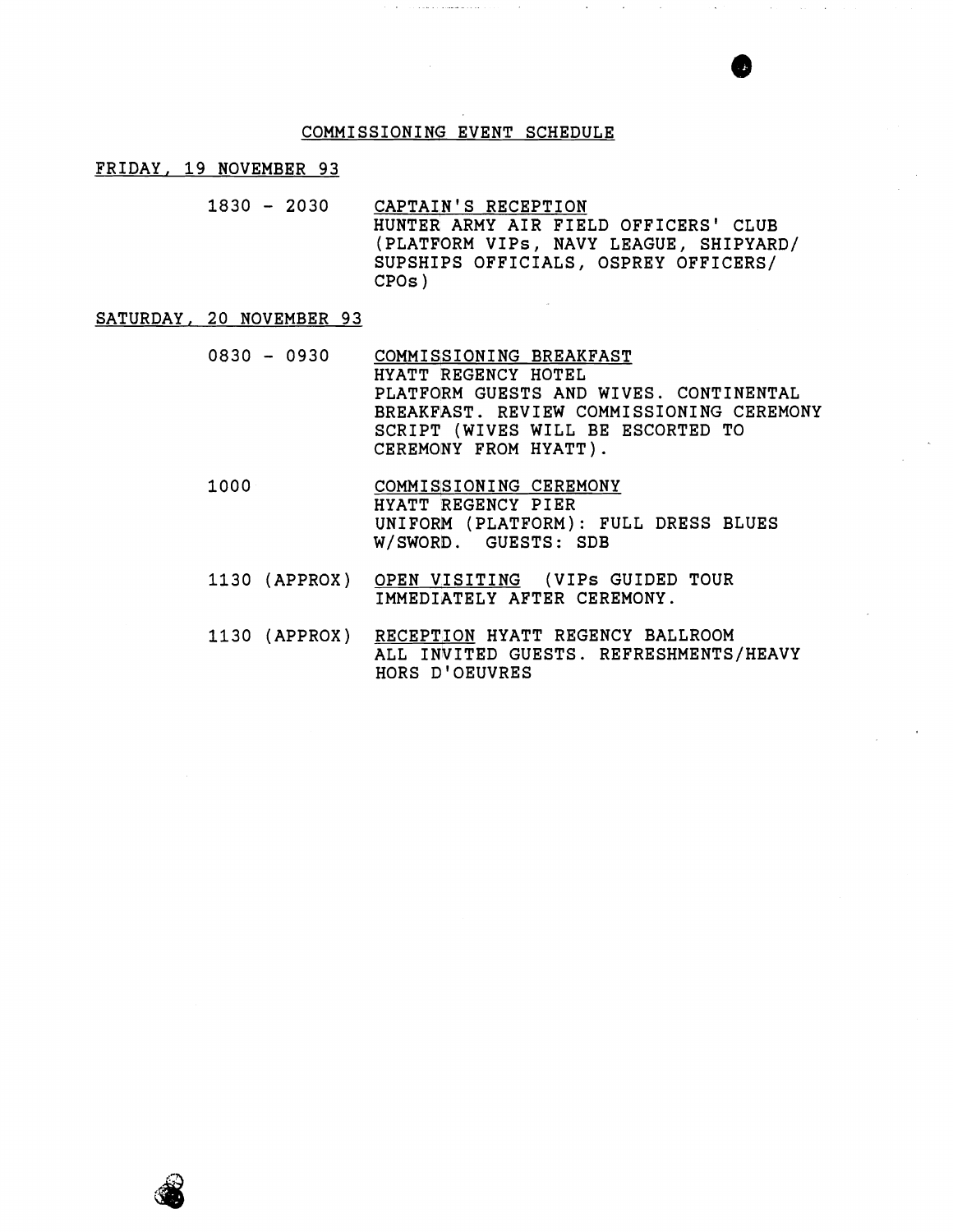# PRIMARY

 $\alpha$  as  $\beta$  as

# PRELIMINARY COMMISSIONING DAY/CEREMONY SCRIPT

| <b>TIME</b>       | SPEAKER/COG       | DESCRIPTION                                                                                                                                                                                                                                                                                                                                                                                                                                                                                                                                                                                              |
|-------------------|-------------------|----------------------------------------------------------------------------------------------------------------------------------------------------------------------------------------------------------------------------------------------------------------------------------------------------------------------------------------------------------------------------------------------------------------------------------------------------------------------------------------------------------------------------------------------------------------------------------------------------------|
| 0830-0940 XO/CMAA |                   | Guests arrive                                                                                                                                                                                                                                                                                                                                                                                                                                                                                                                                                                                            |
| 0900              | <b>BANDMASTER</b> | Band in place on bandstand                                                                                                                                                                                                                                                                                                                                                                                                                                                                                                                                                                               |
| 0900              | COLORGUARD        | Color Guard in place on the pier                                                                                                                                                                                                                                                                                                                                                                                                                                                                                                                                                                         |
| 0930              | LCDR              | Escort officers depart for<br>Hyatt/Regency                                                                                                                                                                                                                                                                                                                                                                                                                                                                                                                                                              |
| 0930              | <b>BANDMASTER</b> | Commence band selections                                                                                                                                                                                                                                                                                                                                                                                                                                                                                                                                                                                 |
| 0930              | <b>CREW</b>       | Crew files off ship and falls in at<br>off ship area                                                                                                                                                                                                                                                                                                                                                                                                                                                                                                                                                     |
| 0930              | <b>ESCORTS</b>    | VIP Guests (less Platform Guests)<br>depart for commissioning site.<br>(walk)                                                                                                                                                                                                                                                                                                                                                                                                                                                                                                                            |
| 0935              | CO                | Platform participants depart for<br>commissioning site.                                                                                                                                                                                                                                                                                                                                                                                                                                                                                                                                                  |
| 0940              | <b>ESCORTS</b>    | VIP guests arrive at commissioning<br>site. Guests are escorted to seats<br>in the reserved seating section.<br>Escorts take positions with crew in<br>ranks.                                                                                                                                                                                                                                                                                                                                                                                                                                            |
| 0950              | XO                | Guest Brief:                                                                                                                                                                                                                                                                                                                                                                                                                                                                                                                                                                                             |
|                   |                   | "LADIES AND GENTLEMEN.<br>GOOD.<br>MORNING. I AM LT DAN RHUDY<br>EXECUTIVE OFFICER OF OSPREY.<br>THE<br>USS OSPREY IS THE LEAD SHIP OF A<br>NEW CLASS OF COASTAL MINEHUNTERS.<br>OSPREY, WHICH WAS BUILT HERE IN<br>SAVANNAH, GA. HAS A COMPLIMENT OF 5<br>OFFICERS AND 46 ENLISTED CREW<br>MEMBERS. SHE IS BUILT WITH<br>THE LATEST TECHNOLOGICAL ADVANCES<br>IN MINE WARFARE AND SHIP<br>CONSTRUCTION. THE MINEHUNTERS OF<br>OSPREY ARE IN FORMATION IN THE<br>SEATING AREA. THE SEQUENCE OF<br>EVENTS FOR THE CEREMONY TODAY IS<br>CONTAINED IN THE CENTER OF YOUR<br>OFFICIAL COMMISSIONING PROGRAM. |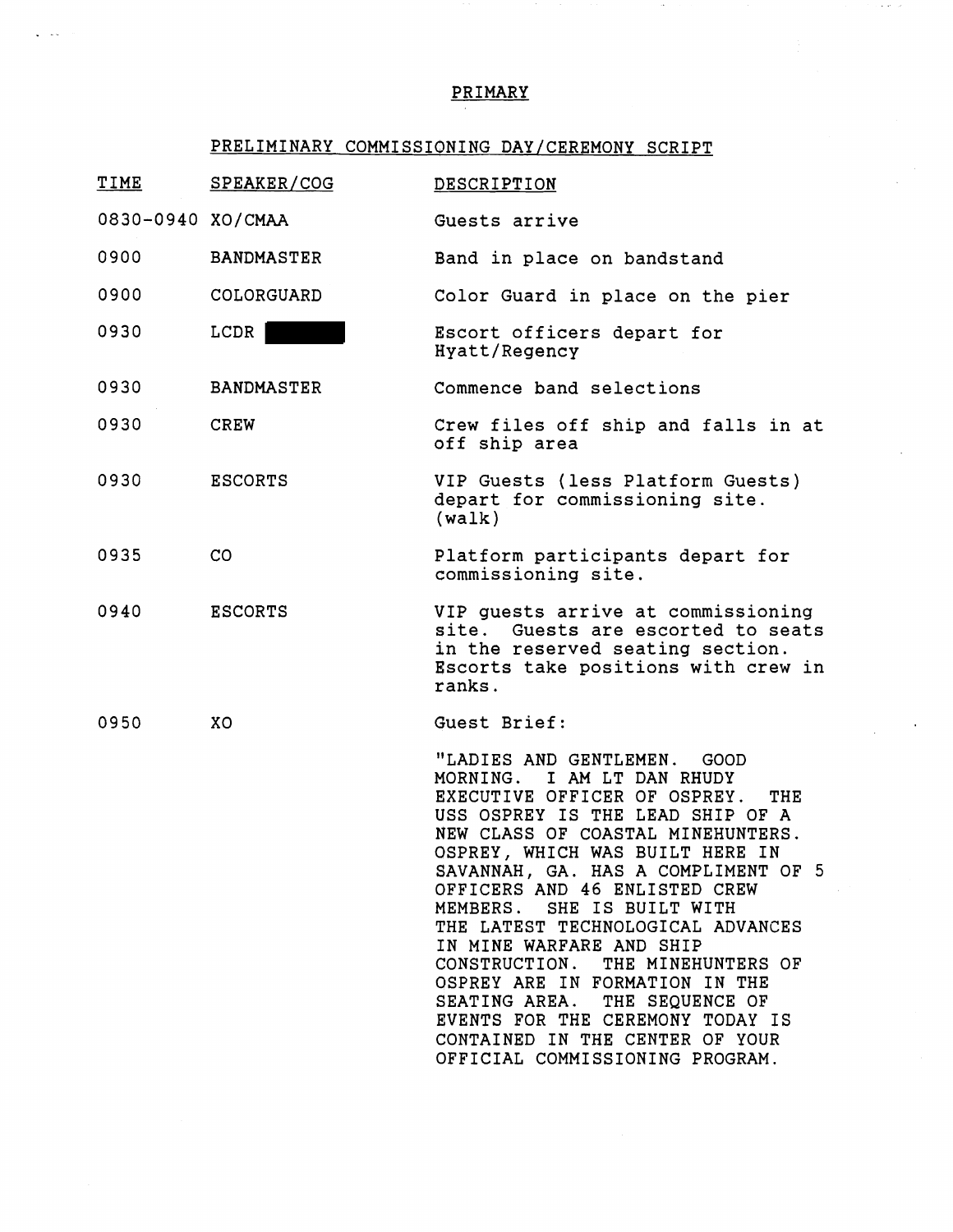I WOULD LIKE TO CALL YOUR ATTENTION TO A FEW KEY POINTS. THE OFFICIAL PARTY WILL ARRIVE MOMENTARILY. HONORS WILL BE RENDERED TO THE OFFICALS PARTICIPATING IN THE CEREMONY. AS THE FIRST OFFICAL ARRIVES GUESTS WILL BE REQUESTED TO STAND AND REMAIN STANDING THROUGH THE INVOCATION.

DURING THE CEREMONY, THE HONORABLE SAM NUNN WILL BE HONORED WITH A 19 GUN SALUTE BY FT STEWART ARTILLERY SALUTING BATTERY LOCATED TO YOUR RIGHT. GUN SALUTES ARE QUITE LOUD SO WITH THIS WARNING I HOPE YOU WILL NOT BE STARTLED.

IF DURING THE CEREMONY YOU HAVE ANY DOUBTS REGARDING THE APPROPRIATE TIME TO APPLAUD, PLEASE FOLLOW MY LEAD. AT THE CONCLUSION TO THE CEREMONY, INVITED GUESTS ARE INVITED TO THE POST-COMMISSIONING RECEPTION WHICH WILL TAKE PLACE IN<br>THE HYATT/REGENCY HOTEL. FOR THOSE THE HYATT/REGENCY HOTEL. OF YOU DESIRING TO PURCHASE MEMENTOS OF OUR CEREMONY TODAY, A CONCESSION BOOTH IS LOCATED BEHIND<br>THE SEATING AREA. THE BOOTH WILL THE SEATING AREA. THE BE OPEN UPON CONCLUSION OF THE C'EREMONY AND REMAIN OPEN THROUGHOUT THE AFTERNOON. RESTROOM FACILITIES AND WATER ARE AVAILABLE INSIDE THE HYATT/REGENCY PLEASE REMAIN IN YOUR SEATS AFTER THE CEREMONY BEGINS.

OSPREY WILL BE OPEN TO THE PUBLIC FOR TOURS FOLLOWING THE CEREMONY UNTIL 4 PM TODAY, AND AGAIN TIOMORROW FROM **1:00** TO **4:00** PM. THE SHIP MAY BE BOARDED USING THE BROWS TO MY RIGHT.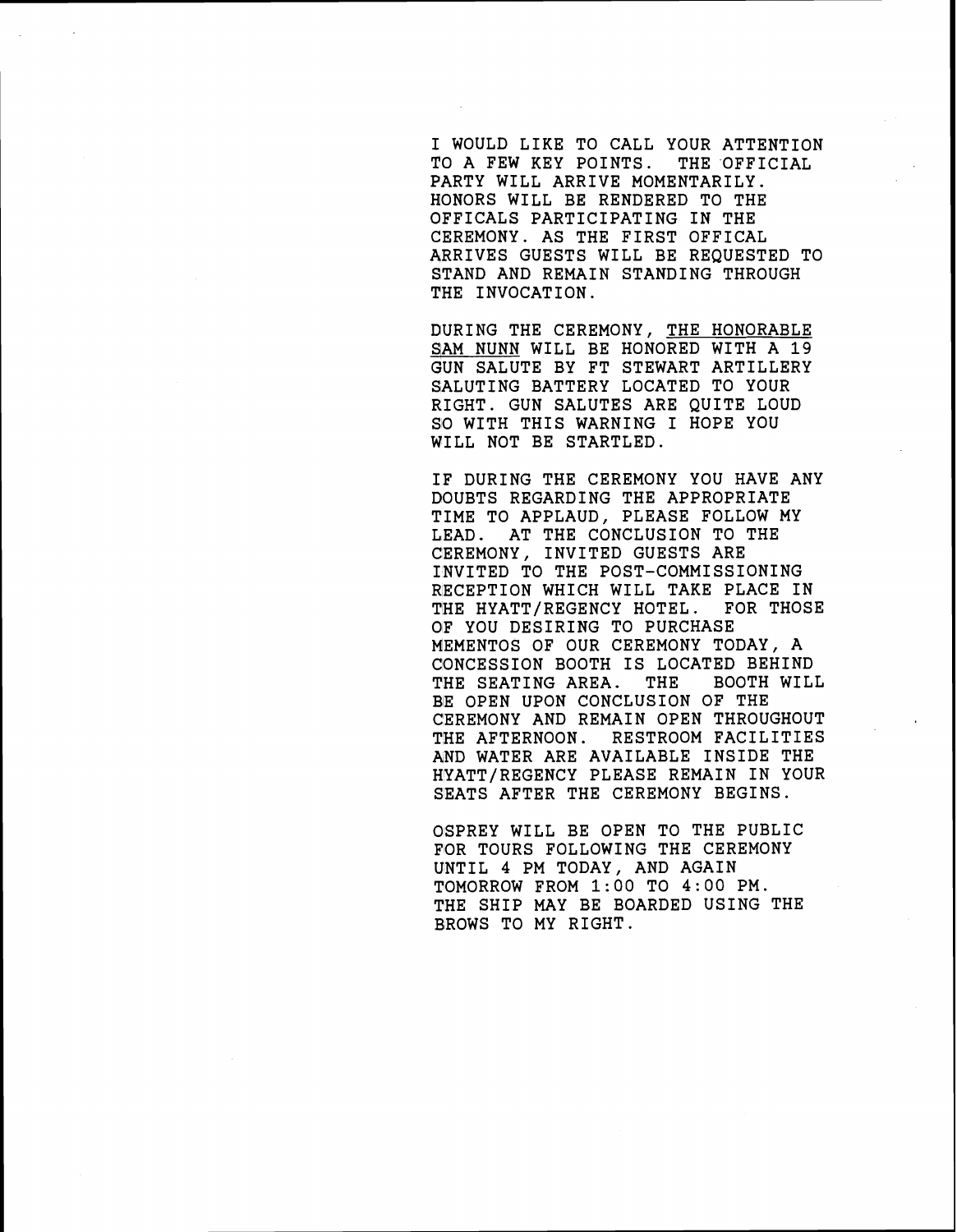ON BEHALF OF THE MINEHUNTERS OF OSPREY, I WANT TO THANK THE MANY ORGANIZATIONS AS WELL AS THE NUMEROUS INDIVIDUALS, WITHOUT WHOSE BELP THIS CEREMONY WOULD NOT HAVE BEEN POSSIBLE. A SPECIAL THANK YOU GOES TO THE COMMISSIONING COMMITTEE AND OUR FRIENDS OF THE SAVANNAH NAVY LEAGUE, THE STAFF AND PERSONNEL OF THE HYATT REGENCY.

THEY, ALONG WITH MANY OTHERS WHOM I BAVE NOT MENTIONED, HAVE DONE AN ABSOLUTELY SUPERB JOB AND WE THANK THEM FOR THEIR OUTSTANDING EFFORT.

THANK YOU FOR JOINING US TODAY AS OSPREY STARTS HER LONG AND DISTINGUISHED SERVICE IN THE UNITED \$TATES NAVY. IN JUST A FEW MOMENTS OUR DISTINGUISHED GUESTS AND PLATFORM PARTICIPANTS AND WILL ARRIVE. "

(pause until the official party arrives )

"SHIP'S COMPANY ATTENTION."

"LADIES AND GENTLEMEN, OUR PLATFORM GUESTS :

THE COMMANDING OFFICER LCDR DAVID W. FAASSE, USN AND THE COMMISSIONING CHAPLAIN, LCDR

CAPTAIN JEFFERY PERIN UNITED STATES NAVY \$UPERVISOR OF SHIPBUILDING MEW ORLEANS, LA

MR. DEAN HINES MANAGING DIRECTOR INTERMARINE USA

CAPTAIN RICHARD OWENS COMMANDER, MINE COUNTERMEASURES GROUP INGLESIDE INGLESIDE, TEXAS

- 1000 XO
- 1000

XO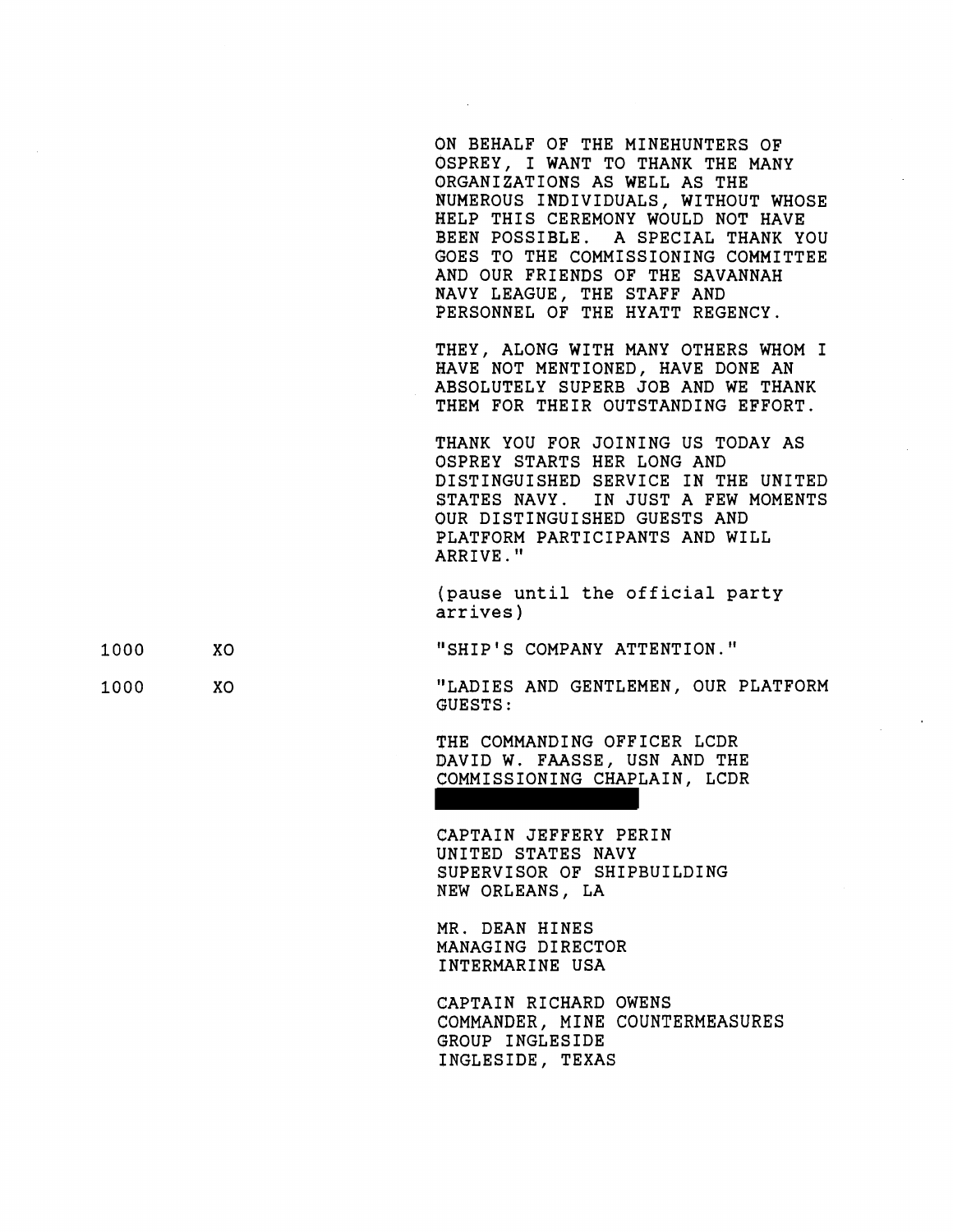THE HONORABLE JUDY ROSS ALDERMAN DISTRICT 6 SAVANNAH, GA

RADM RICHARD D. WILLIAMS I11 UNITED STATES NAVY PROGRAM EXECUTIVE OFFICER MINE WARFARE

- BAND band plays- Admirals March and 2 ruffles and flourishes
- XO RADM JOHN D. PEARSON UNITED STATES NAVY COMMANDER, MINE WARFARE COMMAND
- BAND band plays Admirals March and 2 ruffles and flourishes
- XO ADM HENRY H. MAUZ COMMANDER IN CHIEF U.S. ATLANTIC FLEET
- BAND band plays Admirals March and 4 ruffles and flourishes
- XO GENERAL GORDON R. SULLIVAN CHIEF OF STAFF UNITED STATES ARMY
- BAND band plays General's March and 4 ruffles and flourishes
	- XO "THE HONORABLE SAM NUNN CHAIRMAN, SENATE ARMED SERVICES COMMITTEE AND THE SHIP'S SPONSOR MRS. COLLEEN NUNN ESCOURTED BY THE COMMAND CHIEF STGC (SW) MICHEAL CAMPBELL."
- BAND band plays Admirals March and 4 ruffles and flourishes

XO "distinguished guests in attendance include:"

> MR. FREDERIK PANG, ASSISTANT SECRETARY OF THE NAVY FOR MANPOWER AND RESERVE AFFAIRS

RET ADM OWEN SILER - PREVIOUS COMMANDANT OF THE COAST GUARD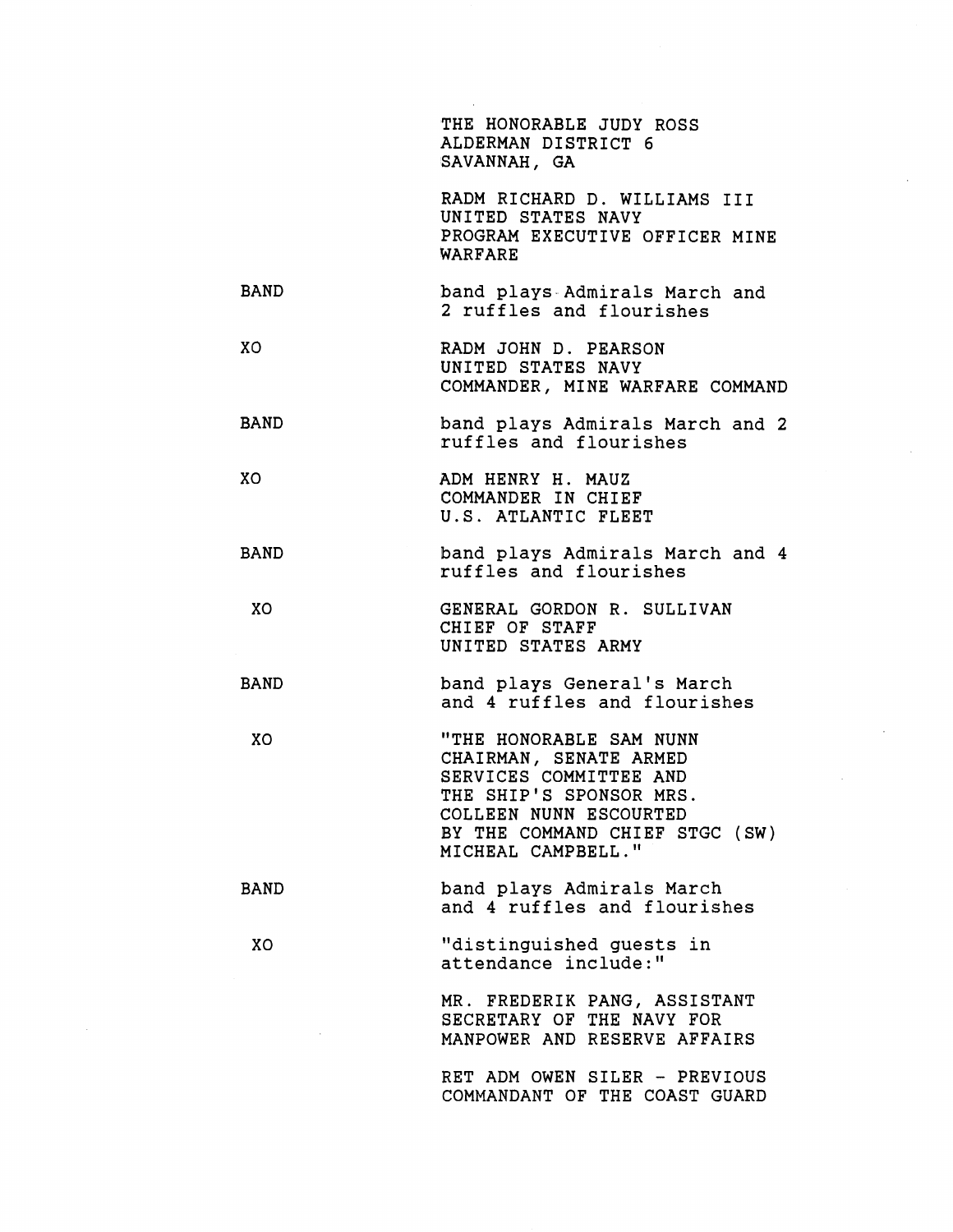MAJ GEN PAUL BLACKWELL - COMMANDING GENERAL 24TH INFANTRY FT STEWART, GA

RADM ROBERT J. NATTER - CHIEF OF LEGISLATIVE AFFAIRS

RET RADM JAMES FLATLEY

CAPT JERRY-MANLEY - CHIEF OF STAFF MINE WARFARE OFFICE, WASHINGTON, DC

COL. ANTHONY JONES - COMMANDER HUNTER ARMY AIR FIELD

CAPT RONALD ROUTE EXECUTIVE ASSISTANT ASST SECRETARY OF THE NAVY

CAPT HARLOW PUBLIC AFFAIRS OFFICER SECRETARY OF THE NAVY

MR. JAMES COLLIE - NAVSEA MINE WARFARE PROGRAM MANAGER

DOTT G. SIRINGANI INTERMARINE ITALY

DOTT G. FELETTI INTERMARINE ITALY

MR. PHILIP LEVIN, COMMANDING OFFICER OF THE PREVIOUS MINE SWEEPER NAMED OSPREY.

COMMANDER PHIL JOHNSON OFFICER IN CHARGE, RESUPSHIP SAVANNAH

"If we have missed anyone, we apologize and welcome you all to the ceremony."

Introduction of the Chaplain:<br>"LCDR WILL OF XO WILL OFFER THE INVOCATION."

................ AMEN

"WILL THE GUESTS PLEASE BE SEATED. SHIPS COMPANY PARADE REST"

XO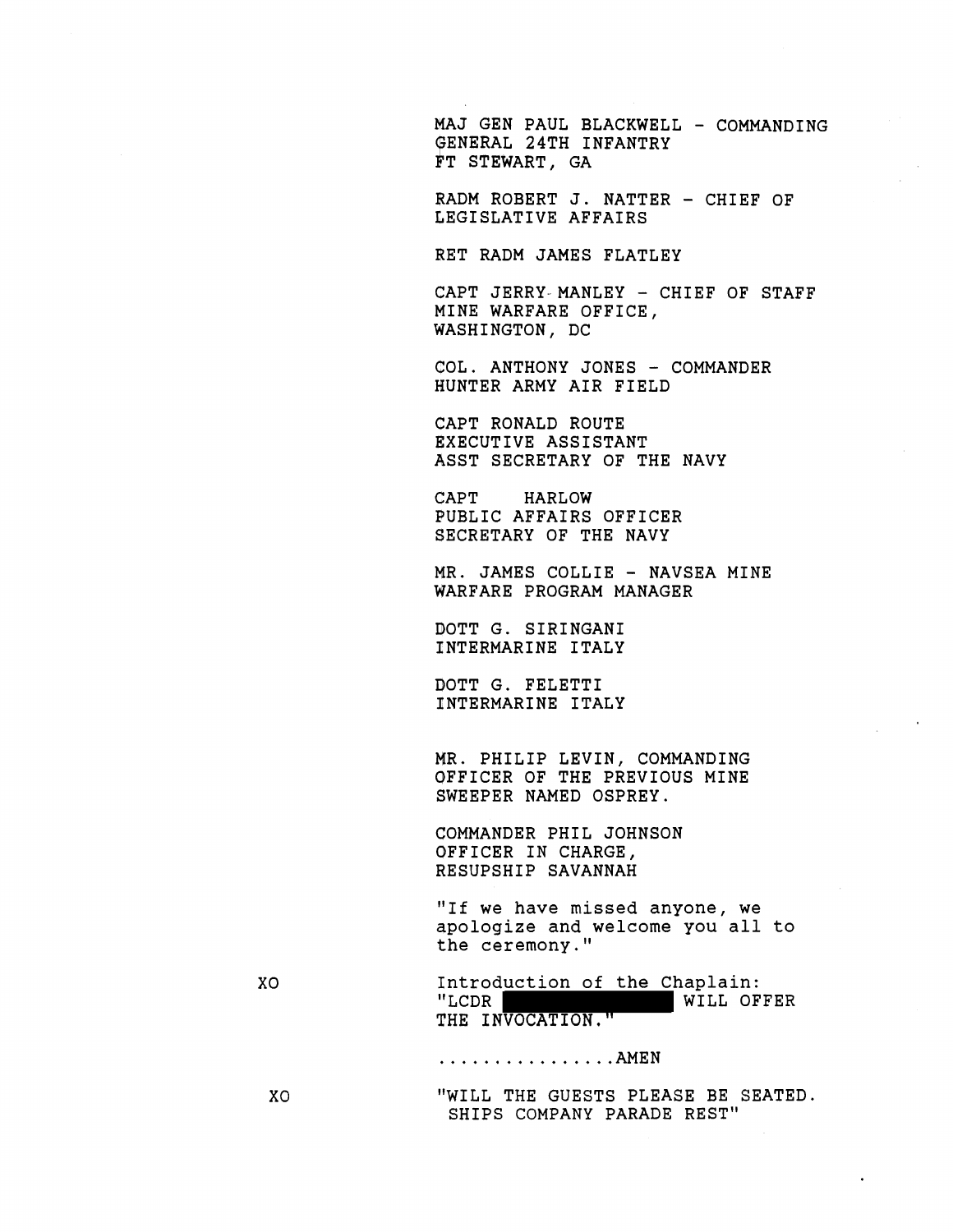Entroduction of 1st speaker

"LADIES AND GENTLEMEN, CAPTAIN JEFFREY PERIN, SUPERVISOR OF SHIPBUILDING, CONVERSION, AND REPAIR, NEW ORLEANS"

### CAPT PERIN REMARKS

XO

XO Introduction of 2nd speaker

"LADIES AND GENTLEMEN, MR. DEAN HINES, MANAGING DIRECTOR INTERMARINE USA.

## MR. DEAN HINES REMARKS

- XO Introduction of 3rd speaker "LADIES AND GENTLEMEN, RADM RICHARD D. WILLIAMS I11 PROGRAM EXECTIVE OFFICER FOR MINE WARFARE
- XO Introduction of 4th speaker "LADIES AND GENTLEMEN, THE HONORABLE JUDY ROSS ALDERMAN DISTRICT 6 \$AVANNAH, GA
	- XO Introduction of RADM PEARSON "RADM JOHN D. PEARSON UNITED STATES NAVY COMMANDER, MINE WARFARE COMMAND"

RADM PEARSON REMARKS, (At the conclusion of<br>Commissioning Officer) RADM Pearson's remarks, he rem RADM Pearson's remarks, he remains at the podium to place the ship in in commission and asks the CO to join him at the podium.)

### CO CO STEPS TO THE PODIUM

RADM PEARSON "AS DIRECTED BY THE SECRETARY OF THE NAVY AND FOR THE PRESIDENT OF THE UNITED STATES, I HEREBY PLACE THE UNITED STATES SHIP OSPREY EN COMMISSION. GOD BLESS AND GODSPEED TO ALL WHO SAIL IN HER."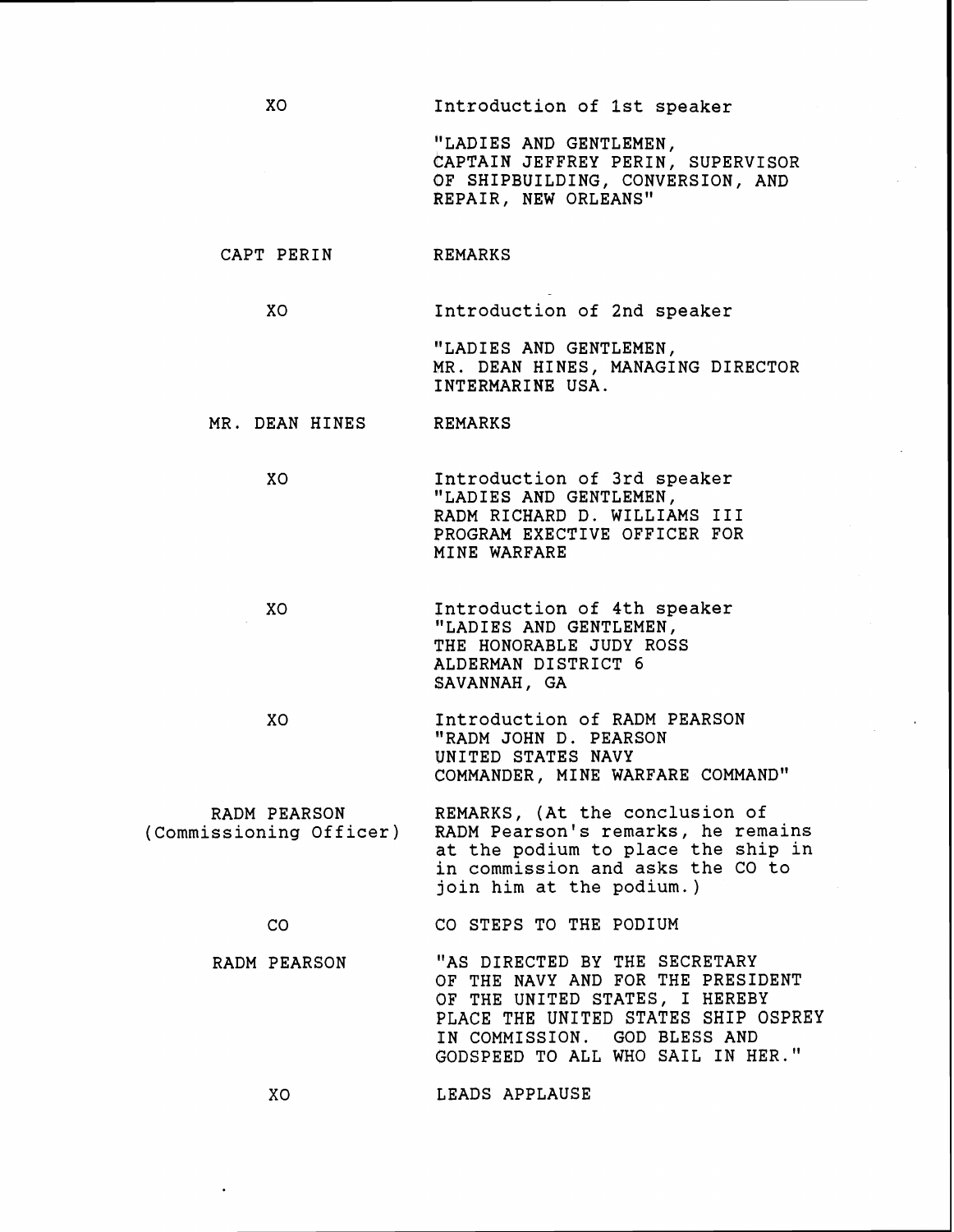- $CO$ CO SALUTES RADM PEARSON WHO ACKNOWLEDGES THE SALUTE, AND THEN RETURNS TO HIS SEAT. CO ASSUMES THE PODIUM.
- XO "WILL THE GUESTS PLEASE RISE - CREW ATTENTION"
- COLOR GUARD COLORS WILL BE PARADED FROM RIGHT TO LEFT AND STOP BESIDE THE PODIUM, SQUARE AND FACE THE AUDIENCE. WHEN THE COLOR GUARD HAS STOPPED IN POSITION, THE BANDMASTER'S CUE TO PLAY THE NATIONAL ANTHEM.
- BANDMASTER NATIONAL ANTHEM

XO

XO

BMC(SW)

- SHIP ON THE FIRST NOTE OF THE NATIONAL ANTHEM THE ENSIGN, UNION JACK AND COMMISSIONING PENNANT WILL BE RUN UP SMARTLY.
- COLOR GUARD MARCH OFF SILENTLY AND EXIT AFTER THE ANTHEM.
	- xo "WILL THE GUESTS PLEASE BE SEATED" (PAUSE) "LADIES AND GENTLEMEN LIETENANT COMMANDER DAVID W. FAASSE UNITED STATES NAVY, COMMANDING OFFICER OF THE UNITED STATES SHIP OSPREY!
	- $CO$ I WILL READ MY ORDERS (CO READS ORDERS)
	- $CO$ "ADM PEARSON, I ACCEPT COMMAND OF THE UNITED STATES SHIP OSPREY (CO SALUTES ADM PEARSON) "LT RHUDY SET THE WATCH."
		- "AYE, AYE CAPTAIN" (XO SALUTES CO, CO RETURNS SALUTE).
			- "SET THE FIRST WATCH"
				- BMC(SW) (ON THE QUARTERDECK) PIPES AND PASSES THE WORD "SET THE WATCH, ON DECK SECTION ONE."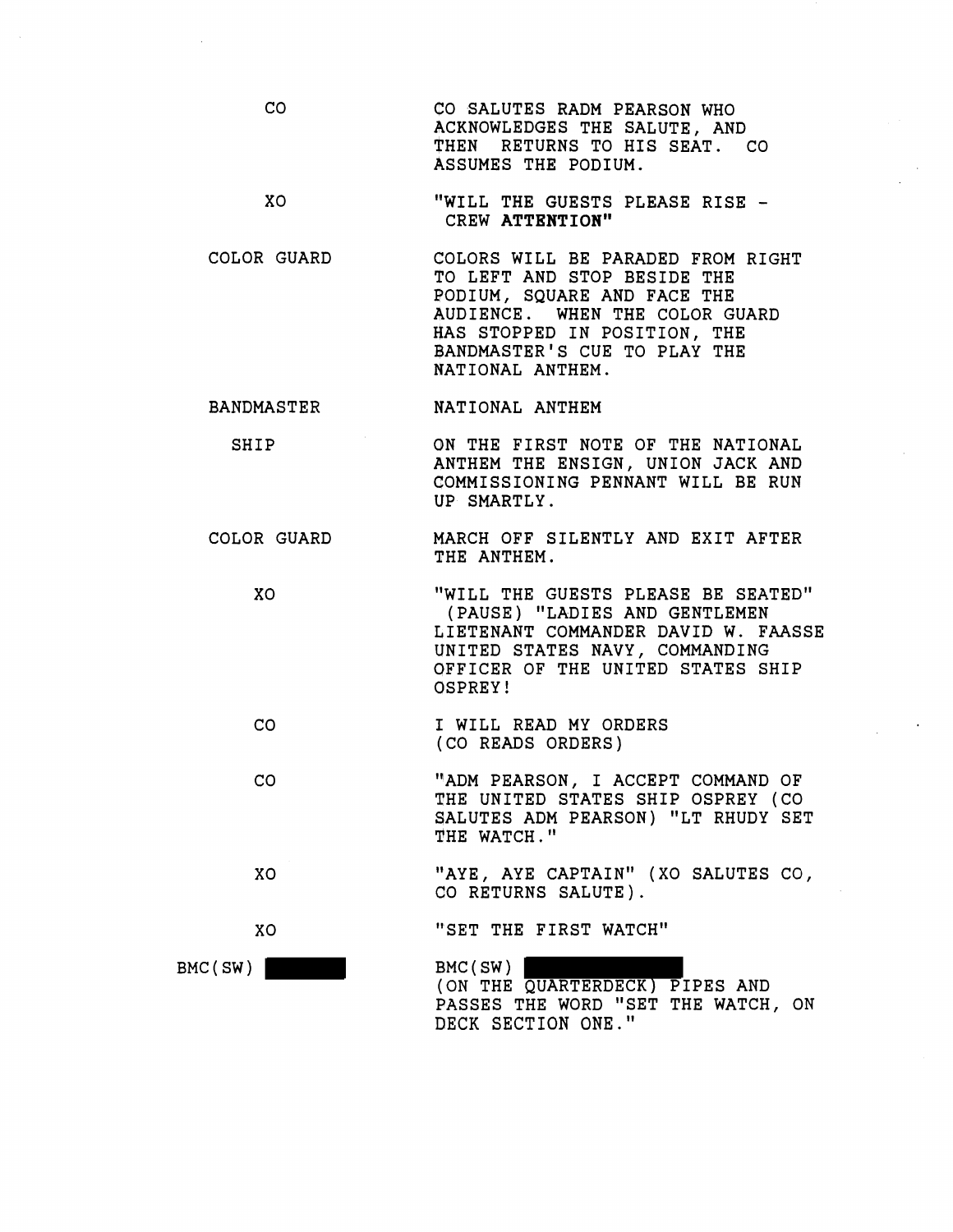| OOD/XO      | SETTING THE WATCH:<br>WITH THE WATCH TEAM<br>LCDR<br>$(\text{BMC}(\overline{\text{SW}}))$ , $\text{YN1}(\text{SW})$<br>REPLIES "AYE, AYE SIR" AS LCDR<br>PASSES<br>LT HE STOPS AT THE PODIUM,<br>SALUTES THE XO. THE XO PASSES THE<br>THE LONG GLASS TO LCDR<br>$(OOD)$ . |
|-------------|---------------------------------------------------------------------------------------------------------------------------------------------------------------------------------------------------------------------------------------------------------------------------|
| XO          | "THE SHIPS LONG GLASS IS THE<br>TRADITIONAL SYMBOL OF AUTHORITY OF<br>OF THE OFFICER OF THE DECK."                                                                                                                                                                        |
| OOD         | "XO, THE WATCH IS SET" (AND<br>SALUTES)                                                                                                                                                                                                                                   |
| BAND        | VARIOUS SELECTIONS (softly)                                                                                                                                                                                                                                               |
| XO          | "VERY WELL" (RETURNS SALUTE)                                                                                                                                                                                                                                              |
| XO          | (XO SALUTES CO) "CAPTAIN THE WATCH<br>IS SET." (CO RETURNS SALUTE)                                                                                                                                                                                                        |
| CO          | "VERY WELL" (RETURNS SALUTE)<br>"HAVE THE CREW MAN THE SHIP AT<br>THE RAIL."                                                                                                                                                                                              |
| XO          | "AYE, AYE CAPTAIN. BOSIN PIPE ALL<br>HANDS."                                                                                                                                                                                                                              |
| <b>BAND</b> | FOLLOW PIPING, BAND STRIKES UP THE<br>WASHINGTON POST MARCH AND CONTINUES<br>THROUGH MANNING OF THE SHIP.<br>BANDMASTER CUES ON XO.                                                                                                                                       |
| <b>CREW</b> | CREW MEMBERS AT A QUICK STEP<br>PROCEED DIRECTLY UP THE BROWS,<br>MANNING THE STARBOARD RAIL.                                                                                                                                                                             |
| XO.         | "CAPTAIN (SALUTES), THE SHIP IS<br>MANNED."                                                                                                                                                                                                                               |
| $\rm{CO}$   | "VERY WELL" (RETURNS SALUTE), "HAVE<br>USS OSPREY COME ALIVE."                                                                                                                                                                                                            |
| <b>BAND</b> | PLAY ANCHORS AWAY SOFTLY.                                                                                                                                                                                                                                                 |
| XO.         | "AYE, AYE CAPTAIN."                                                                                                                                                                                                                                                       |
|             | "LADIES AND GENTLEMEN FIRST WE WILL<br>CHECK THE SHIP'S GENERAL, CHEMICAL,<br>AND COLLISION ALARMS AND THE SHIP'S<br>WHISTLE.                                                                                                                                             |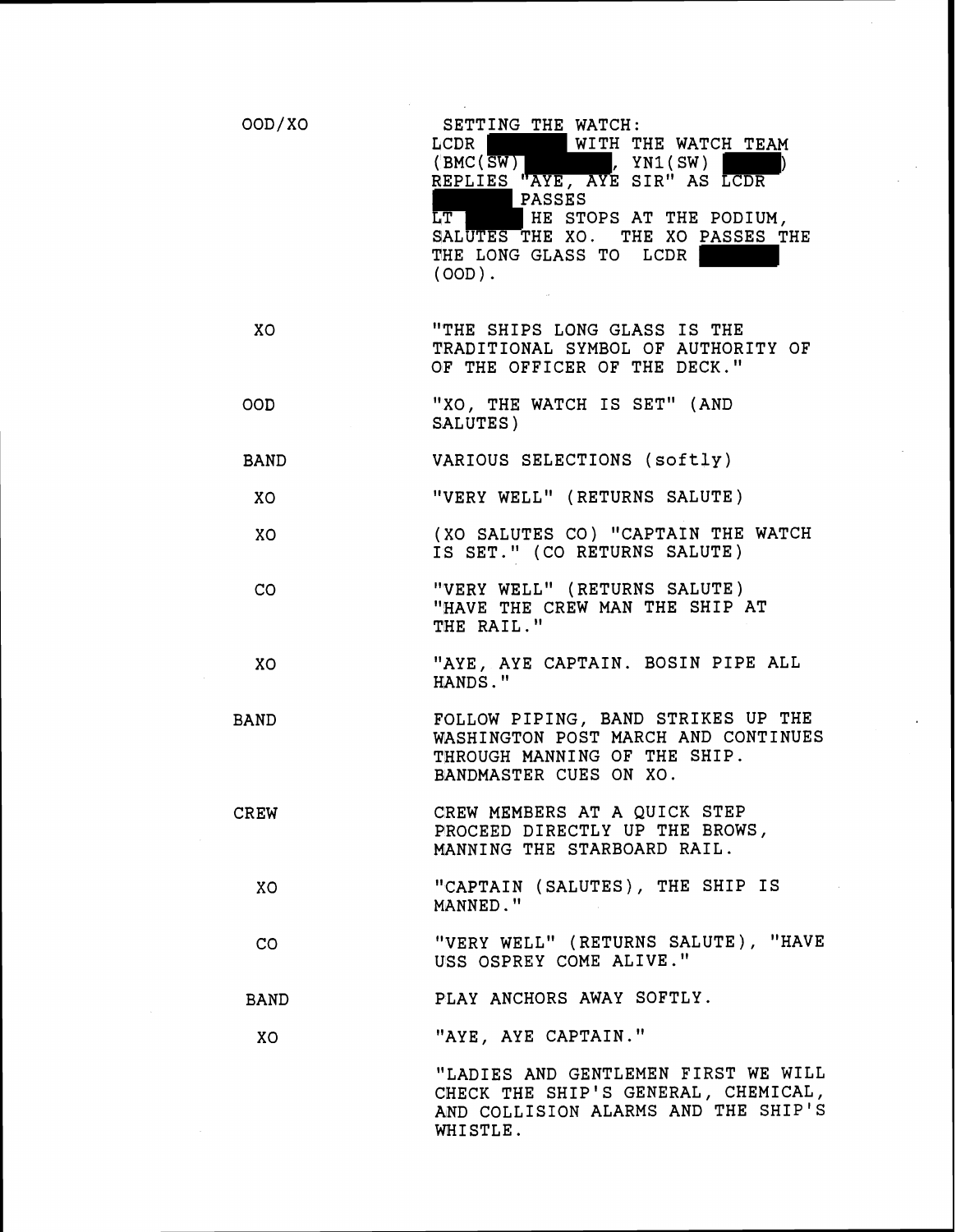"MAY I DIRECT YOUR ATTENTION TO THE FORWARD PART OF THE SHIP TO THE SHIPS SONAR WINCH. THE SQQ 32 SHIPS SONAR WINCH. SONAR IS CAPABLE OF DETECTING AND CLASSIFING MINES AND MINE LIKE OBJECTS. "

"ON THE MAST IS THE SURFACE SEARCH R&DAR THIS IS THE SPS 64 RADAR. IT Ig USED TO TRACK SURFACE SHIPPING AND TO AID IN THE SAFE NAVIGATION OF THE SHIP." (rotate radar)

"ALSO ON THE MAST ARE VARIOUS NAVIGATIONAL LIGHTS, ELECTRONIC NAVIGATIONAL AIDS AND COMMUNICATIONS EQUIPMENT."

"TOPSIDE ARE VARIOUS VISUAL COMMUNICATIONS DEVICES USED TO TALK WITH THE FLEET. (BLINKER LIGHTS AND FLAGS - SEMAPHORE)

"AMIDSHIPS THERE ARE TWO STANDS FOR .50 CALIBER MACHINE GUNS. THESE ARE USED FOR SELF DEFENSE."

"BEHIND THE STACK IS THE SHIPS BOAT. IT IS A RIDGED HULL INFLATABLE HULL BQAT, KNOWN AS THE RHIB. IT IS USED FQR INTERSHIP TRANSFER, RESCUE, AND DEPLOYING EXPLOSIVE ORDNANCE DIVERS". (BLOW HORN)

"IN THE VICINITY OF THE RHIB ARE TWO CRANES, ONE IS FOR GENERAL PURPOSE LIFTING AND LAUNCHING OF THE RHIB. THE OTHER IS FOR DEPLOYMENT OF THE MINE NEUTRILIZATION VEHICLE."

"THE MINE NEUTRALIZATION VEHICLE IS THE ORANGE REMOTELY OPERATED SUBMERSIBLE VEHICLE ON THE STERN. THE VEHICLE CAN NEUTRILIZE MOORED MINES WITH AN EXPLOSIVE CUTTER MQUNTED JUST BELOW THE TEETH, OR DROP **A** BOMBLET FROM THE BELLY OF THE VEHICLE TO NEUTRALIZE BOTTOM MINES. "

"LADIES AND GENTLEMEN, THE OFFICERS AND MEN OF THE UNITED STATES SHIP OSPREY! "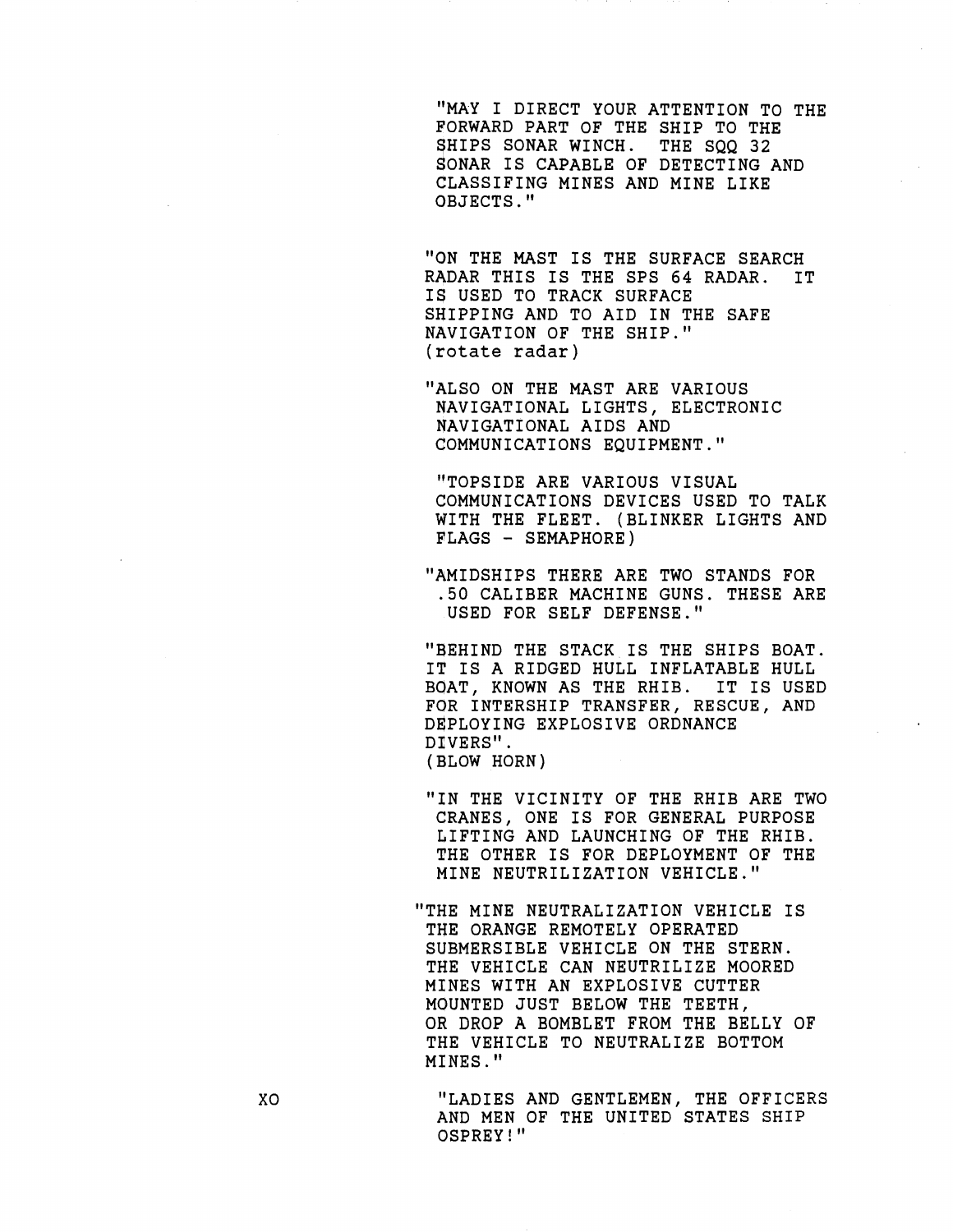| <b>BAND</b>      | BAND PLAYS ANCHORS AWAY TO THE END.                                                                                                                                                                                                  |
|------------------|--------------------------------------------------------------------------------------------------------------------------------------------------------------------------------------------------------------------------------------|
| CO <sub>2</sub>  | "COMMADORE OWENS, UNITED STATES<br>SHIP OSPREY IS READY FOR DUTY."<br>(SALUTES)                                                                                                                                                      |
| CO <sub>2</sub>  | (TO GEN SULLIVAN)" SIR, REQUEST<br>PERMISSION TO BREAK YOUR FLAG."                                                                                                                                                                   |
| GEN SULLIVAN     | "PERMISSION GRANTED."                                                                                                                                                                                                                |
| CO.              | "XO, BREAK THE FLAG OF GEN<br>SULLIVAN."                                                                                                                                                                                             |
| XO.              | "AYE, AYE CAPTAIN. SIGNALMAN BREAK<br>THE FLAG OF GEN SULLIVAN. (THE FLAG<br>IS BROKEN AT THE STARBOARD YARD<br>$ARN.$ )                                                                                                             |
| XO.              | "CREW PARADE REST"                                                                                                                                                                                                                   |
| XO.              | "LADIES AND GENTLEMEN,<br>GENERAL GORDON R. SULLIVAN<br>CHIEF OF STAFF<br>UNITED STATES ARMY"                                                                                                                                        |
| GENERAL SULLIVAN | REMARKS                                                                                                                                                                                                                              |
| XO               | "LADIES AND GENTLEMEN, ADMIRAL<br>HENRY MAUZ, COMMANDER-IN-CHIEF,<br>U.S. ATLANTIC FLEET"                                                                                                                                            |
| ADM MAUZ         | REMARKS<br>After ADM MAUZ introduces<br>SEN NUNN and as he is<br>walking to the podium:                                                                                                                                              |
| XO               | "WILL THE GUESTS PLEASE RISE<br>CREW ATTENTION"                                                                                                                                                                                      |
| <b>BAND</b>      | (BAND PLAYS 4 RUFFLES AND<br>FLOURISHES, ADMIRALS MARCH AND<br>19 GUN SALUTE. CREW SALUTES ON<br>FIRST NOTE OF RUFFLES AND<br>FLOURISHES AND DROP AND<br>CREW TO PARADE REST ON LAST<br>GUN SALUTE. CLOSE THE ENSIGN ON<br>THE MAST. |
| HON. S. NUNN     | ADDRESS                                                                                                                                                                                                                              |
| XO               | LIEUTENANT COMMANDER DAVID FAASSE                                                                                                                                                                                                    |

 $\sim$ 

SHIP OSPREY.

COMMANDING OFFICER, UNITED STATES

 $\sim$   $\alpha$ 

 $\mathcal{L}^{\text{max}}$